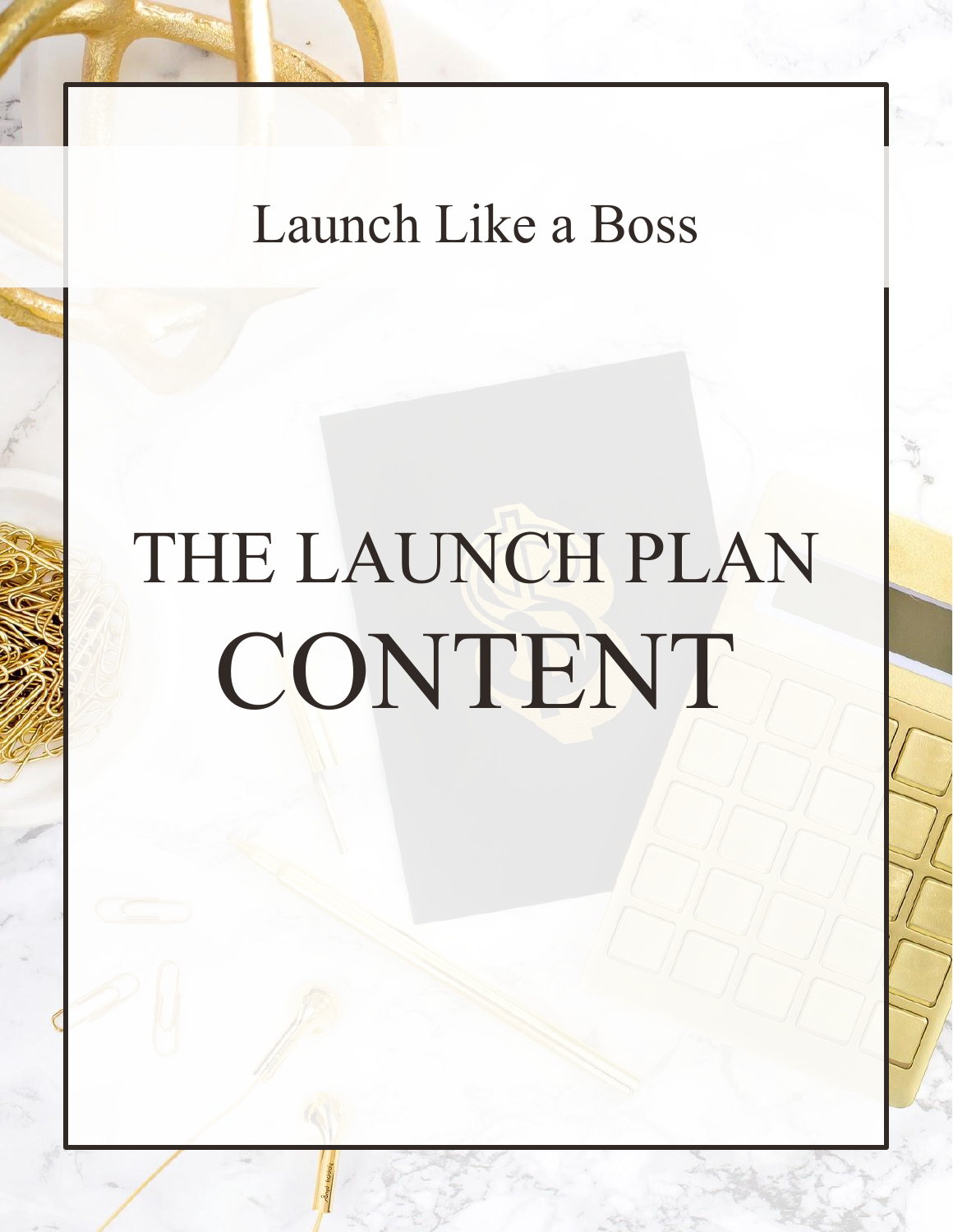### THE LAUNCH PLAN: CONTENT

#### Pre-Launch

#### **WEEK ONE**

Important message: New product coming out on [date]!

- ❏ Produce one piece of collaborative content on someone else's podcast, YouTube channel, or blog. Collaborator: \_\_\_\_\_\_\_\_\_\_\_\_\_\_\_\_\_\_\_\_\_\_\_\_\_\_\_\_\_\_\_\_\_\_\_\_\_\_\_\_\_\_\_\_\_
- ❏ Produce one piece of high-quality, course-relevant content on your own podcast/channel/blog. Title: \_\_\_\_\_\_\_\_\_\_\_\_\_\_\_\_\_\_\_\_\_\_\_\_\_\_\_\_\_\_\_\_\_\_\_\_\_\_\_\_\_\_\_\_\_\_\_\_\_\_\_\_\_\_\_\_\_\_\_\_\_\_\_
- ❏ Schedule social media posts that introduce your course topic. Concept #1 \_\_\_\_\_\_\_\_\_\_\_\_\_\_\_\_\_\_\_\_\_\_\_\_\_\_\_\_\_\_\_\_\_\_\_\_\_\_\_\_\_\_\_\_\_\_\_\_\_\_\_\_\_\_\_\_\_\_ Concept #2 \_\_\_\_\_\_\_\_\_\_\_\_\_\_\_\_\_\_\_\_\_\_\_\_\_\_\_\_\_\_\_\_\_\_\_\_\_\_\_\_\_\_\_\_\_\_\_\_\_\_\_\_\_\_\_\_\_\_ Concept #3 \_\_\_\_\_\_\_\_\_\_\_\_\_\_\_\_\_\_\_\_\_\_\_\_\_\_\_\_\_\_\_\_\_\_\_\_\_\_\_\_\_\_\_\_\_\_\_\_\_\_\_\_\_\_\_\_\_\_ Concept #4 \_\_\_\_\_\_\_\_\_\_\_\_\_\_\_\_\_\_\_\_\_\_\_\_\_\_\_\_\_\_\_\_\_\_\_\_\_\_\_\_\_\_\_\_\_\_\_\_\_\_\_\_\_\_\_\_\_\_ Concept #5 \_\_\_\_\_\_\_\_\_\_\_\_\_\_\_\_\_\_\_\_\_\_\_\_\_\_\_\_\_\_\_\_\_\_\_\_\_\_\_\_\_\_\_\_\_\_\_\_\_\_\_\_\_\_\_\_\_\_ Concept #6 \_\_\_\_\_\_\_\_\_\_\_\_\_\_\_\_\_\_\_\_\_\_\_\_\_\_\_\_\_\_\_\_\_\_\_\_\_\_\_\_\_\_\_\_\_\_\_\_\_\_\_\_\_\_\_\_\_\_ Concept #7 \_\_\_\_\_\_\_\_\_\_\_\_\_\_\_\_\_\_\_\_\_\_\_\_\_\_\_\_\_\_\_\_\_\_\_\_\_\_\_\_\_\_\_\_\_\_\_\_\_\_\_\_\_\_\_\_\_\_
- ❏ Email your list to share your content and announce the upcoming launch.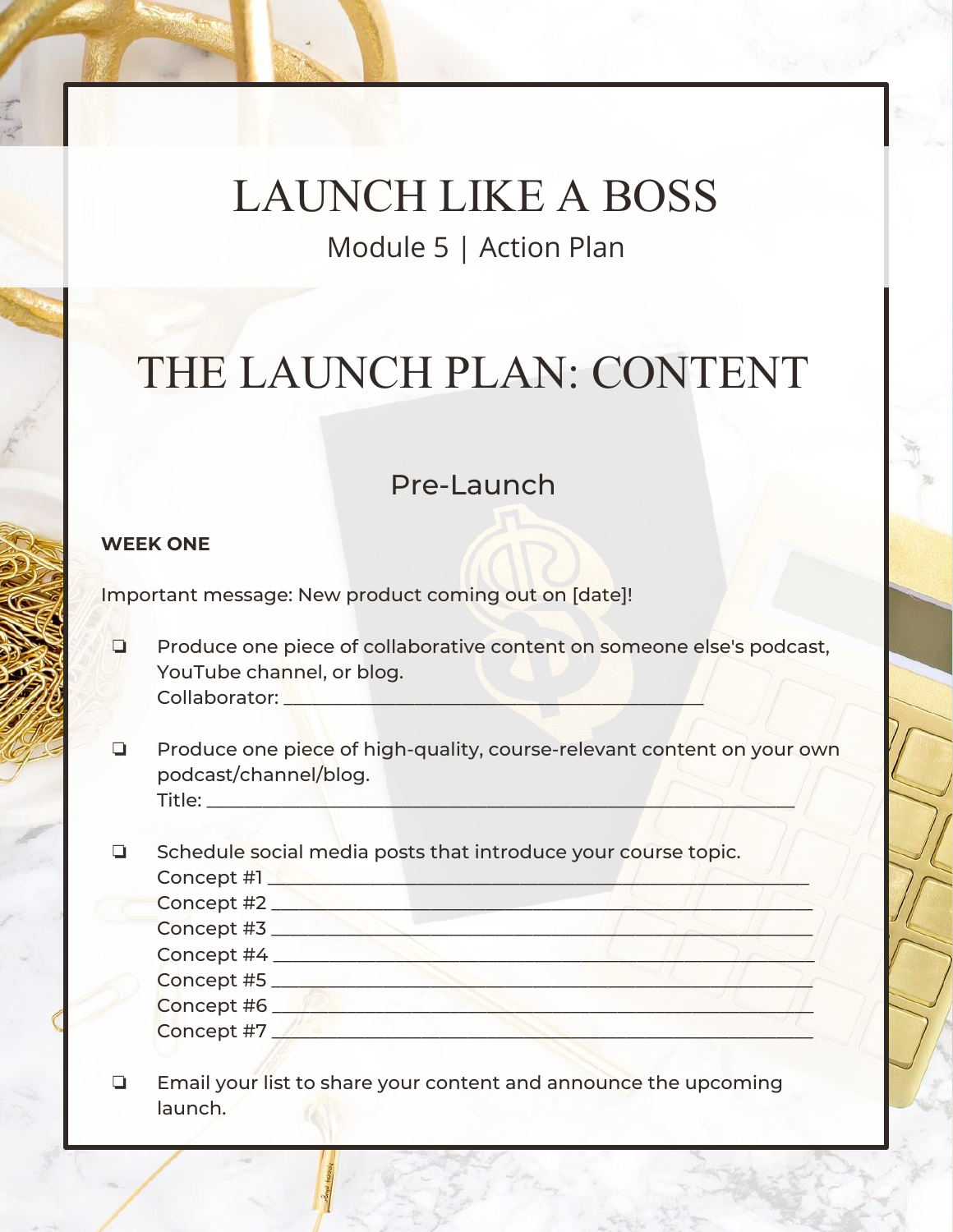#### **WEEK TWO**

Important message: A bit of backstory... (the challenge you faced)

- ❏ Produce one piece of collaborative content on someone else's podcast, YouTube channel, or blog. Collaborator: \_\_\_\_\_\_\_\_\_\_\_\_\_\_\_\_\_\_\_\_\_\_\_\_\_\_\_\_\_\_\_\_\_\_\_\_\_\_\_\_\_\_\_\_\_
- ❏ Produce one piece of high-quality, course-relevant content on your own podcast/channel/blog.  $\blacksquare$  Title:  $\blacksquare$
- ❏ Schedule social media posts that introduce your course topic. Concept #1 \_\_\_\_\_\_\_\_\_\_\_\_\_\_\_\_\_\_\_\_\_\_\_\_\_\_\_\_\_\_\_\_\_\_\_\_\_\_\_\_\_\_\_\_\_\_\_\_\_\_\_\_\_\_\_\_\_\_ Concept #2 \_\_\_\_\_\_\_\_\_\_\_\_\_\_\_\_\_\_\_\_\_\_\_\_\_\_\_\_\_\_\_\_\_\_\_\_\_\_\_\_\_\_\_\_\_\_\_\_\_\_\_\_\_\_\_\_\_\_ Concept #3 \_\_\_\_\_\_\_\_\_\_\_\_\_\_\_\_\_\_\_\_\_\_\_\_\_\_\_\_\_\_\_\_\_\_\_\_\_\_\_\_\_\_\_\_\_\_\_\_\_\_\_\_\_\_\_\_\_\_ Concept #4 \_\_\_\_\_\_\_\_\_\_\_\_\_\_\_\_\_\_\_\_\_\_\_\_\_\_\_\_\_\_\_\_\_\_\_\_\_\_\_\_\_\_\_\_\_\_\_\_\_\_\_\_\_\_\_\_\_\_ Concept #5 \_\_\_\_\_\_\_\_\_\_\_\_\_\_\_\_\_\_\_\_\_\_\_\_\_\_\_\_\_\_\_\_\_\_\_\_\_\_\_\_\_\_\_\_\_\_\_\_\_\_\_\_\_\_\_\_\_\_ Concept #6 \_\_\_\_\_\_\_\_\_\_\_\_\_\_\_\_\_\_\_\_\_\_\_\_\_\_\_\_\_\_\_\_\_\_\_\_\_\_\_\_\_\_\_\_\_\_\_\_\_\_\_\_\_\_\_\_\_\_ Concept #7 \_\_\_\_\_\_\_\_\_\_\_\_\_\_\_\_\_\_\_\_\_\_\_\_\_\_\_\_\_\_\_\_\_\_\_\_\_\_\_\_\_\_\_\_\_\_\_\_\_\_\_\_\_\_\_\_\_\_
- ❏ Email your list to share the challenge you were facing.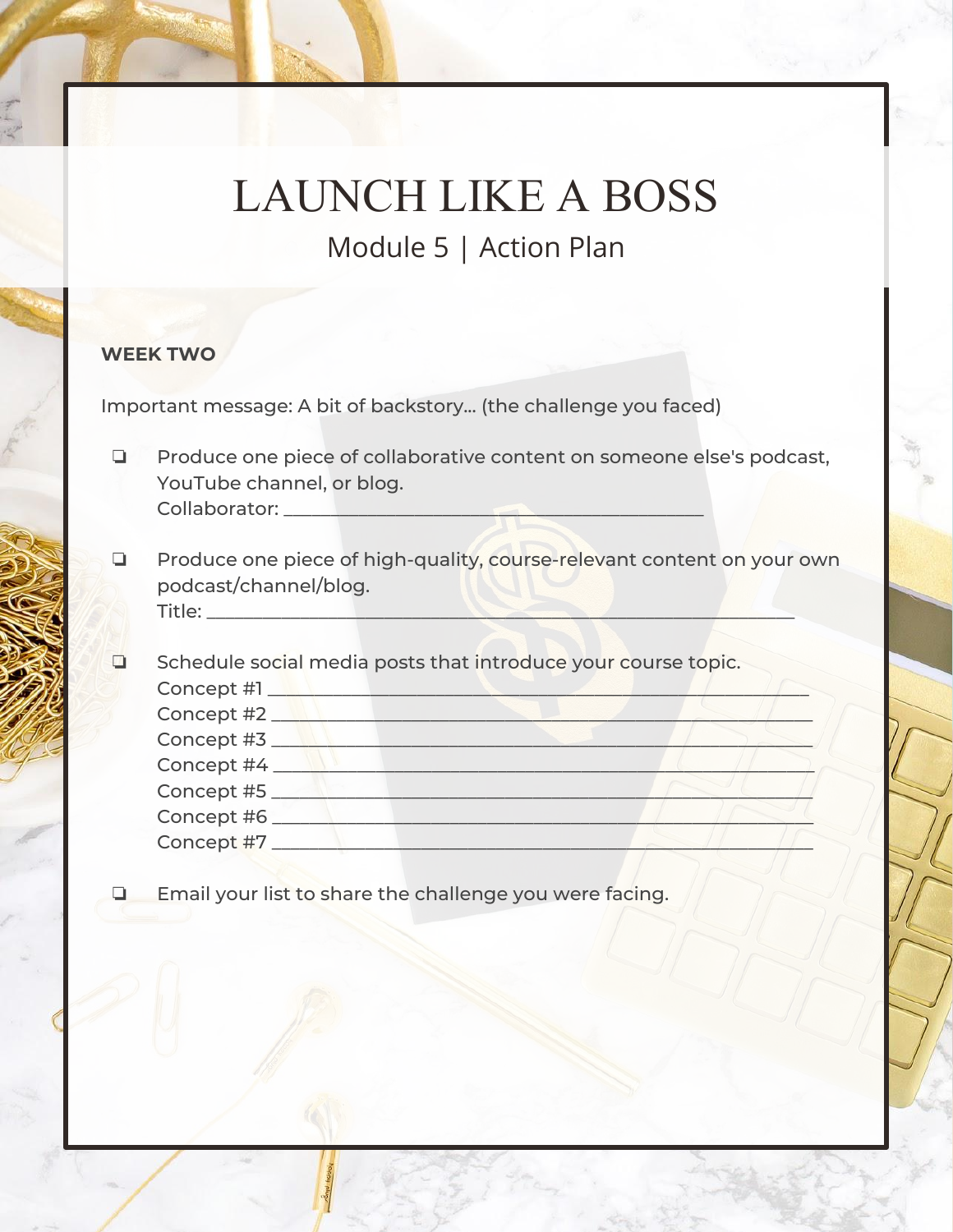#### **WEEK THREE**

Important message: How I overcame \_\_\_\_\_\_\_\_\_\_\_\_\_\_\_\_\_\_ (the continuation of last week's story)

- ❏ Produce one piece of collaborative content on someone else's podcast, YouTube channel, or blog. Collaborator: \_\_\_\_\_\_\_\_\_\_\_\_\_\_\_\_\_\_\_\_\_\_\_\_\_\_\_\_\_\_\_\_\_\_\_\_\_\_\_\_\_\_\_\_\_
- ❏ Produce one piece of high-quality, course-relevant content on your own podcast/channel/blog.  $\text{Title:}\_\_\_\_\_\_\_\_\_\_\_\_\_\_\_\_\_\_\_\_\_\_\_\_\_\_\_\_$
- ❏ Schedule social media posts that introduce your course topic. Concept #1 \_\_\_\_\_\_\_\_\_\_\_\_\_\_\_\_\_\_\_\_\_\_\_\_\_\_\_\_\_\_\_\_\_\_\_\_\_\_\_\_\_\_\_\_\_\_\_\_\_\_\_\_\_\_\_\_\_\_ Concept #2 \_\_\_\_\_\_\_\_\_\_\_\_\_\_\_\_\_\_\_\_\_\_\_\_\_\_\_\_\_\_\_\_\_\_\_\_\_\_\_\_\_\_\_\_\_\_\_\_\_\_\_\_\_\_\_\_\_\_ Concept #3 \_\_\_\_\_\_\_\_\_\_\_\_\_\_\_\_\_\_\_\_\_\_\_\_\_\_\_\_\_\_\_\_\_\_\_\_\_\_\_\_\_\_\_\_\_\_\_\_\_\_\_\_\_\_\_\_\_\_ Concept #4 \_\_\_\_\_\_\_\_\_\_\_\_\_\_\_\_\_\_\_\_\_\_\_\_\_\_\_\_\_\_\_\_\_\_\_\_\_\_\_\_\_\_\_\_\_\_\_\_\_\_\_\_\_\_\_\_\_\_ Concept #5 \_\_\_\_\_\_\_\_\_\_\_\_\_\_\_\_\_\_\_\_\_\_\_\_\_\_\_\_\_\_\_\_\_\_\_\_\_\_\_\_\_\_\_\_\_\_\_\_\_\_\_\_\_\_\_\_\_\_ Concept #6 \_\_\_\_\_\_\_\_\_\_\_\_\_\_\_\_\_\_\_\_\_\_\_\_\_\_\_\_\_\_\_\_\_\_\_\_\_\_\_\_\_\_\_\_\_\_\_\_\_\_\_\_\_\_\_\_\_\_ Concept #7 \_\_\_\_\_\_\_\_\_\_\_\_\_\_\_\_\_\_\_\_\_\_\_\_\_\_\_\_\_\_\_\_\_\_\_\_\_\_\_\_\_\_\_\_\_\_\_\_\_\_\_\_\_\_\_\_\_\_
- ❏ Email your list to share how you overcame the challenge.
- ❏ BONUS: Share the behind the scenes of your course development.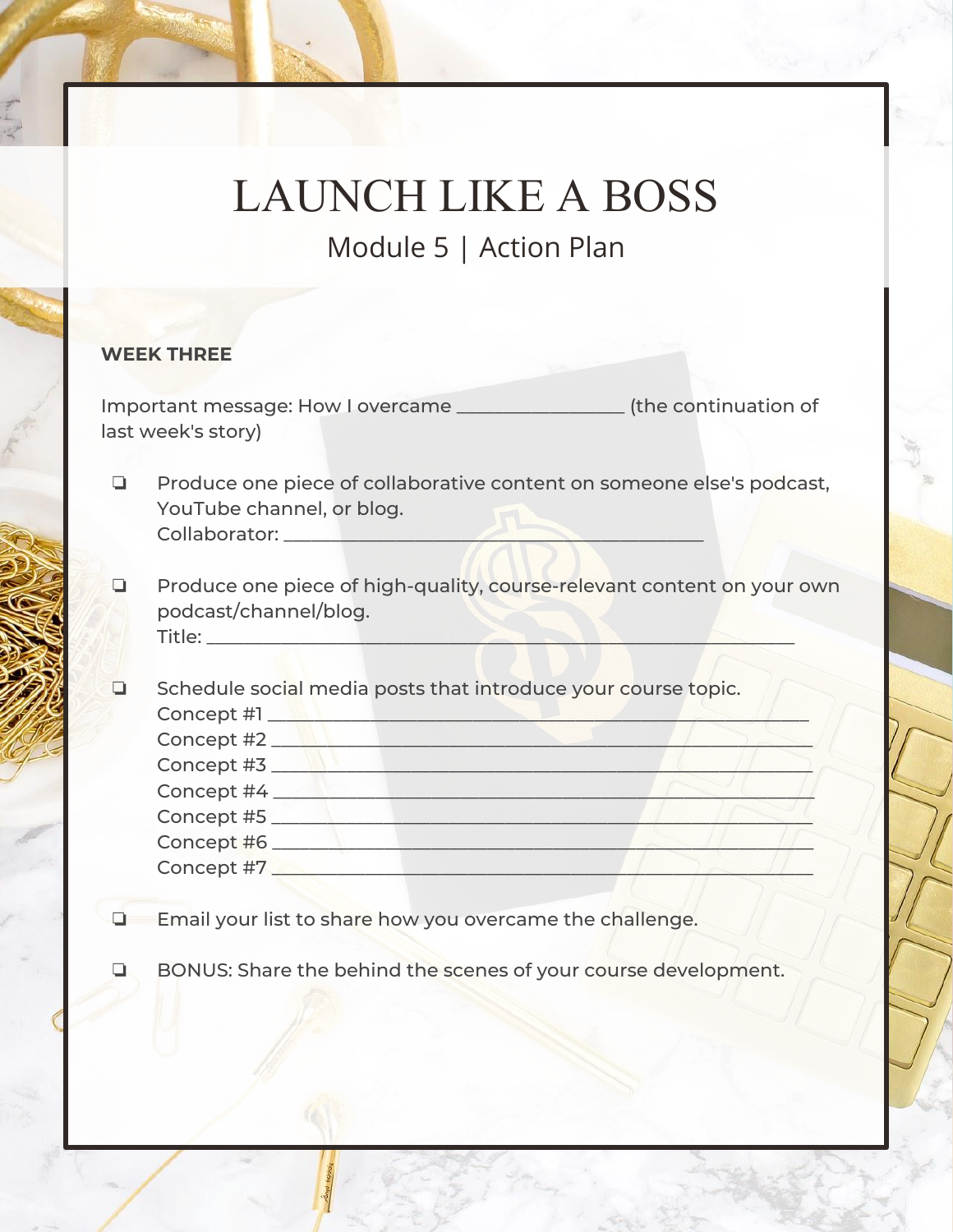#### **WEEK FOUR**

Important message: Tutorial/instructional

- ❏ Produce one piece of collaborative content on someone else's podcast, YouTube channel, or blog. Collaborator: \_\_\_\_\_\_\_\_\_\_\_\_\_\_\_\_\_\_\_\_\_\_\_\_\_\_\_\_\_\_\_\_\_\_\_\_\_\_\_\_\_\_\_\_\_
- ❏ Produce one piece of high-quality, course-relevant content on your own podcast/channel/blog.  $\blacksquare$  Title:  $\blacksquare$
- ❏ Schedule social media posts that introduce your course topic. Concept #1 \_\_\_\_\_\_\_\_\_\_\_\_\_\_\_\_\_\_\_\_\_\_\_\_\_\_\_\_\_\_\_\_\_\_\_\_\_\_\_\_\_\_\_\_\_\_\_\_\_\_\_\_\_\_\_\_\_\_ Concept #2 \_\_\_\_\_\_\_\_\_\_\_\_\_\_\_\_\_\_\_\_\_\_\_\_\_\_\_\_\_\_\_\_\_\_\_\_\_\_\_\_\_\_\_\_\_\_\_\_\_\_\_\_\_\_\_\_\_\_ Concept #3 \_\_\_\_\_\_\_\_\_\_\_\_\_\_\_\_\_\_\_\_\_\_\_\_\_\_\_\_\_\_\_\_\_\_\_\_\_\_\_\_\_\_\_\_\_\_\_\_\_\_\_\_\_\_\_\_\_\_ Concept #4 \_\_\_\_\_\_\_\_\_\_\_\_\_\_\_\_\_\_\_\_\_\_\_\_\_\_\_\_\_\_\_\_\_\_\_\_\_\_\_\_\_\_\_\_\_\_\_\_\_\_\_\_\_\_\_\_\_\_ Concept #5 \_\_\_\_\_\_\_\_\_\_\_\_\_\_\_\_\_\_\_\_\_\_\_\_\_\_\_\_\_\_\_\_\_\_\_\_\_\_\_\_\_\_\_\_\_\_\_\_\_\_\_\_\_\_\_\_\_\_ Concept #6 \_\_\_\_\_\_\_\_\_\_\_\_\_\_\_\_\_\_\_\_\_\_\_\_\_\_\_\_\_\_\_\_\_\_\_\_\_\_\_\_\_\_\_\_\_\_\_\_\_\_\_\_\_\_\_\_\_\_ Concept #7 \_\_\_\_\_\_\_\_\_\_\_\_\_\_\_\_\_\_\_\_\_\_\_\_\_\_\_\_\_\_\_\_\_\_\_\_\_\_\_\_\_\_\_\_\_\_\_\_\_\_\_\_\_\_\_\_\_\_
- ❏ Email your list and share a valuable tip (or several) that relates to your course topic.
- ❏ BONUS: Share the behind the scenes of your course development.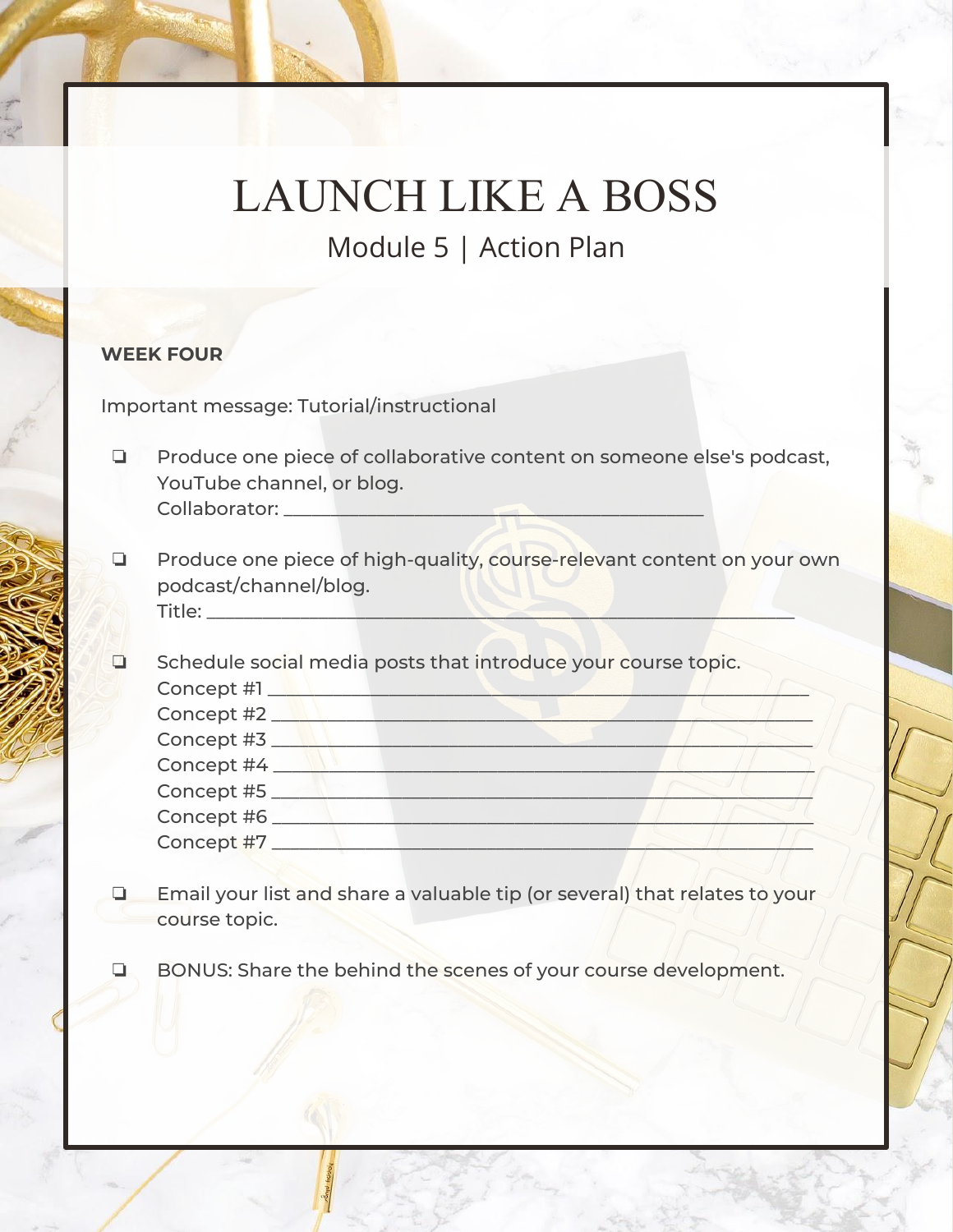#### **WEEK FIVE**

Important message: Life would be awesome if you solved your problem/reached your goal.

- ❏ Produce one piece of collaborative content on someone else's podcast, YouTube channel, or blog. Collaborator: \_\_\_\_\_\_\_\_\_\_\_\_\_\_\_\_\_\_\_\_\_\_\_\_\_\_\_\_\_\_\_\_\_\_\_\_\_\_\_\_\_\_\_\_\_
- ❏ Produce one piece of high-quality, course-relevant content on your own podcast/channel/blog. Title: \_\_\_\_\_\_\_\_\_\_\_\_\_\_\_\_\_\_\_\_\_\_\_\_\_\_\_\_\_\_\_\_\_\_\_\_\_\_\_\_\_\_\_\_\_\_\_\_\_\_\_\_\_\_\_\_\_\_\_\_\_\_\_
- ❏ Schedule social media posts that introduce your course topic. Concept #1 \_\_\_\_\_\_\_\_\_\_\_\_\_\_\_\_\_\_\_\_\_\_\_\_\_\_\_\_\_\_\_\_\_\_\_\_\_\_\_\_\_\_\_\_\_\_\_\_\_\_\_\_\_\_\_\_\_\_ Concept #2 \_\_\_\_\_\_\_\_\_\_\_\_\_\_\_\_\_\_\_\_\_\_\_\_\_\_\_\_\_\_\_\_\_\_\_\_\_\_\_\_\_\_\_\_\_\_\_\_\_\_\_\_\_\_\_\_\_\_ Concept #3 \_\_\_\_\_\_\_\_\_\_\_\_\_\_\_\_\_\_\_\_\_\_\_\_\_\_\_\_\_\_\_\_\_\_\_\_\_\_\_\_\_\_\_\_\_\_\_\_\_\_\_\_\_\_\_\_\_\_ Concept #4 \_\_\_\_\_\_\_\_\_\_\_\_\_\_\_\_\_\_\_\_\_\_\_\_\_\_\_\_\_\_\_\_\_\_\_\_\_\_\_\_\_\_\_\_\_\_\_\_\_\_\_\_\_\_\_\_\_\_ Concept #5 \_\_\_\_\_\_\_\_\_\_\_\_\_\_\_\_\_\_\_\_\_\_\_\_\_\_\_\_\_\_\_\_\_\_\_\_\_\_\_\_\_\_\_\_\_\_\_\_\_\_\_\_\_\_\_\_\_\_ Concept #6 \_\_\_\_\_\_\_\_\_\_\_\_\_\_\_\_\_\_\_\_\_\_\_\_\_\_\_\_\_\_\_\_\_\_\_\_\_\_\_\_\_\_\_\_\_\_\_\_\_\_\_\_\_\_\_\_\_\_ Concept #7 \_\_\_\_\_\_\_\_\_\_\_\_\_\_\_\_\_\_\_\_\_\_\_\_\_\_\_\_\_\_\_\_\_\_\_\_\_\_\_\_\_\_\_\_\_\_\_\_\_\_\_\_\_\_\_\_\_\_
- ❏ Email your list to share an inspiring success story.
- ❏ BONUS: Share the behind the scenes of your course development.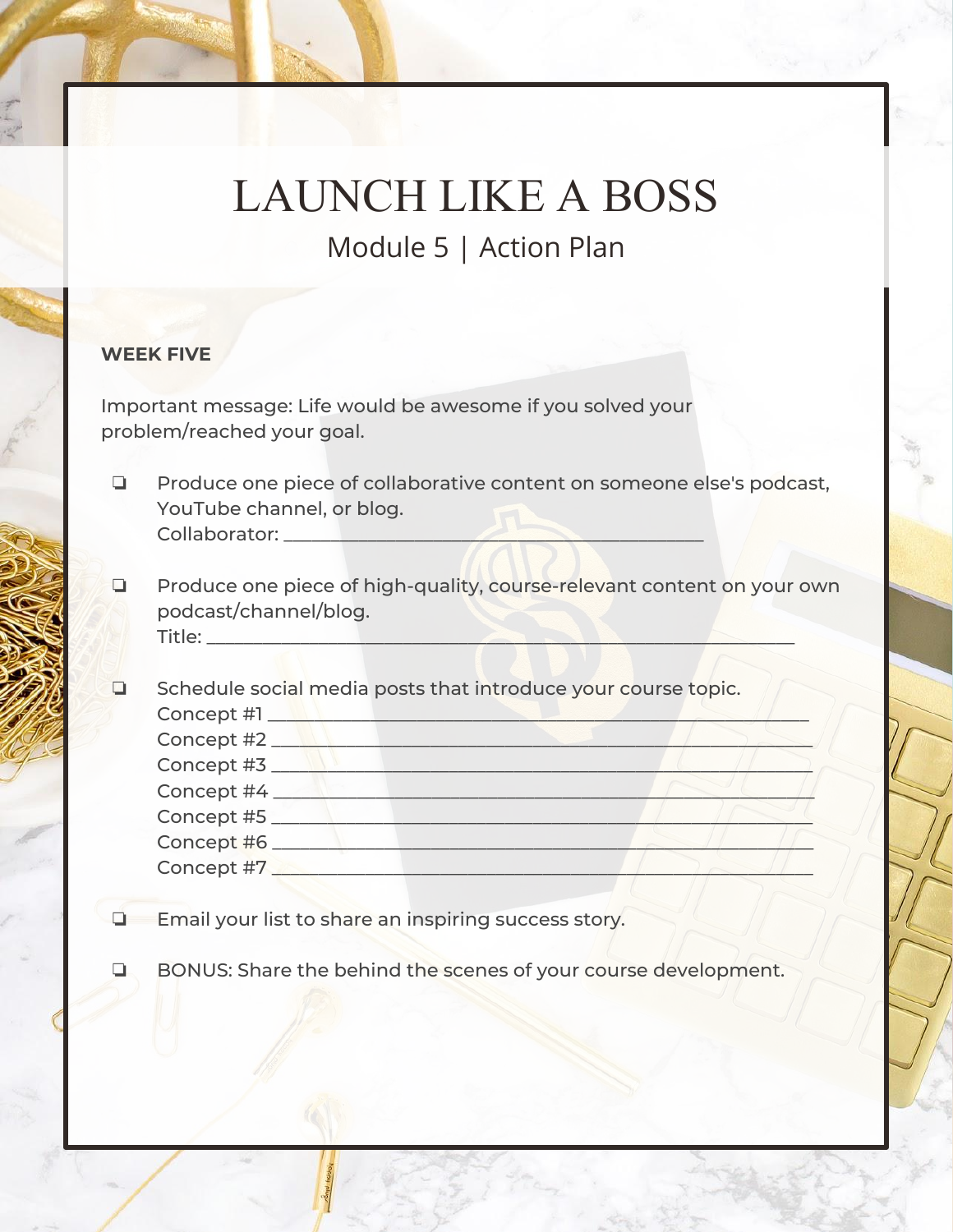#### **WEEK SIX**

Important message: Why do you want to learn \_\_\_\_\_\_\_\_\_\_\_\_\_?

- ❏ Produce one piece of collaborative content on someone else's podcast, YouTube channel, or blog. Collaborator: \_\_\_\_\_\_\_\_\_\_\_\_\_\_\_\_\_\_\_\_\_\_\_\_\_\_\_\_\_\_\_\_\_\_\_\_\_\_\_\_\_\_\_\_\_
- ❏ Produce one piece of high-quality, course-relevant content on your own podcast/channel/blog. Title: \_\_\_\_\_\_\_\_\_\_\_\_\_\_\_\_\_\_\_\_\_\_\_\_\_\_\_\_\_\_\_\_\_\_\_\_\_\_\_\_\_\_\_\_\_\_\_\_\_\_\_\_\_\_\_\_\_\_\_\_\_\_\_
- ❏ Schedule social media posts that introduce your course topic. Concept #1 \_\_\_\_\_\_\_\_\_\_\_\_\_\_\_\_\_\_\_\_\_\_\_\_\_\_\_\_\_\_\_\_\_\_\_\_\_\_\_\_\_\_\_\_\_\_\_\_\_\_\_\_\_\_\_\_\_\_ Concept #2 \_\_\_\_\_\_\_\_\_\_\_\_\_\_\_\_\_\_\_\_\_\_\_\_\_\_\_\_\_\_\_\_\_\_\_\_\_\_\_\_\_\_\_\_\_\_\_\_\_\_\_\_\_\_\_\_\_\_ Concept #3 \_\_\_\_\_\_\_\_\_\_\_\_\_\_\_\_\_\_\_\_\_\_\_\_\_\_\_\_\_\_\_\_\_\_\_\_\_\_\_\_\_\_\_\_\_\_\_\_\_\_\_\_\_\_\_\_\_\_ Concept #4 \_\_\_\_\_\_\_\_\_\_\_\_\_\_\_\_\_\_\_\_\_\_\_\_\_\_\_\_\_\_\_\_\_\_\_\_\_\_\_\_\_\_\_\_\_\_\_\_\_\_\_\_\_\_\_\_\_\_ Concept #5 \_\_\_\_\_\_\_\_\_\_\_\_\_\_\_\_\_\_\_\_\_\_\_\_\_\_\_\_\_\_\_\_\_\_\_\_\_\_\_\_\_\_\_\_\_\_\_\_\_\_\_\_\_\_\_\_\_\_ Concept #6 \_\_\_\_\_\_\_\_\_\_\_\_\_\_\_\_\_\_\_\_\_\_\_\_\_\_\_\_\_\_\_\_\_\_\_\_\_\_\_\_\_\_\_\_\_\_\_\_\_\_\_\_\_\_\_\_\_\_
- ❏ Email your list and ask them what their "why" is. WHY do they want to learn about

\_\_\_\_\_\_\_\_\_\_\_\_\_\_\_\_\_\_\_\_\_\_\_\_\_\_\_\_\_\_\_\_\_\_\_\_\_\_\_?

Concept #7 \_\_\_\_\_\_\_\_\_\_\_\_\_\_\_\_\_\_\_\_\_\_\_\_\_\_\_\_\_\_\_\_\_\_\_\_\_\_\_\_\_\_\_\_\_\_\_\_\_\_\_\_\_\_\_\_\_\_

❏ BONUS: Share the behind the scenes of your course development.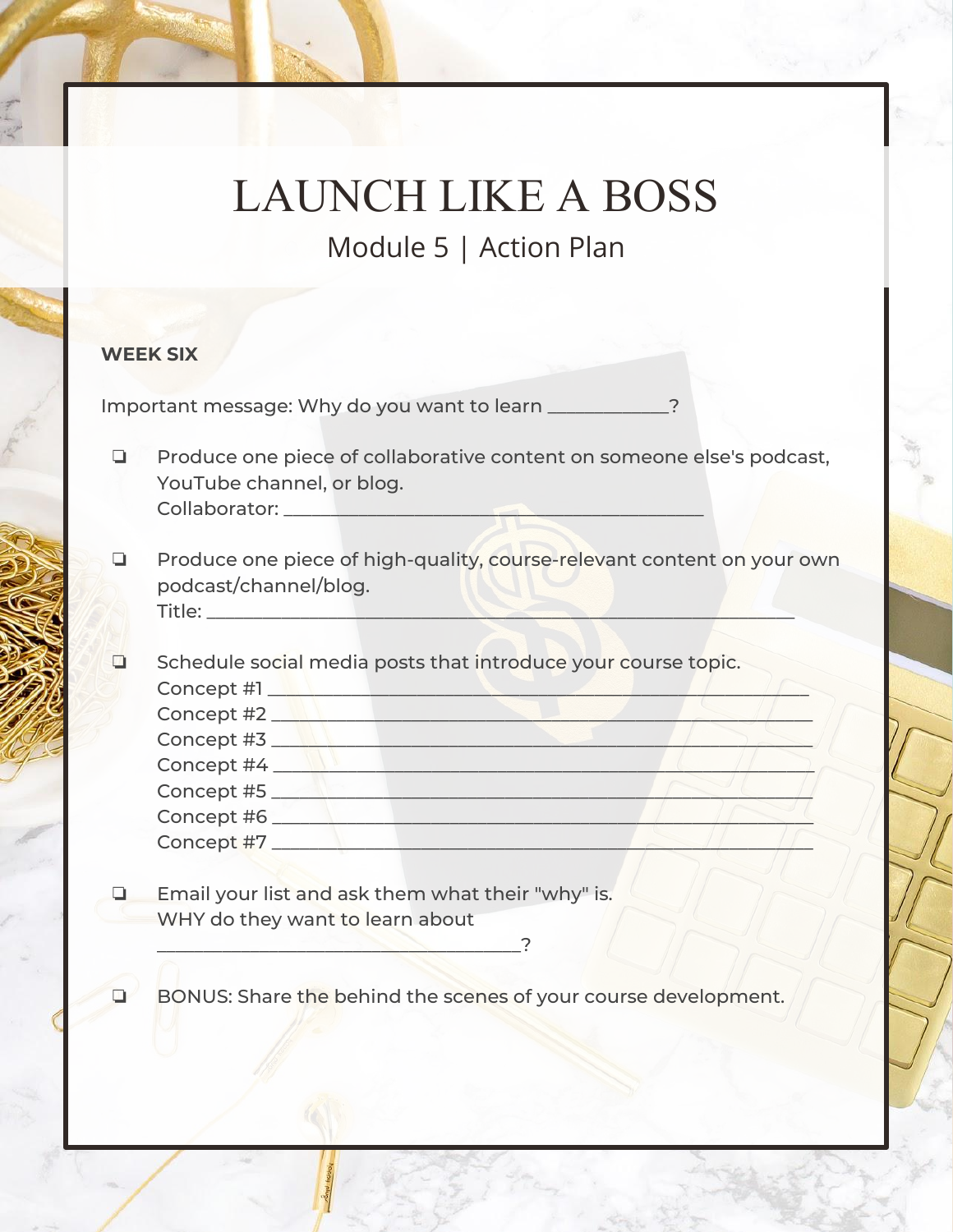# **LAUNCH LIKE A BOSS**

Module 5 | Action Plan

#### Launch

#### **WEEK SEVEN**

Important message: The new course is available!

Produce two articles/videos/podcast episodes  $\Box$ 1. Announce your new course on your blog/channel/podcast 

2. "How to \_\_\_\_\_\_\_\_\_\_\_\_\_\_\_\_\_\_\_\_\_\_\_\_" or "The fastest way to \_\_\_\_\_\_\_\_\_

- $\Box$ Schedule social media posts. Concept #2 Concept #3 Concept #4 Concept #5 Concept #6 Concept #7
- Send launch emails. (one per day for the first six days of your launch Q. week)

| Email $#3$              |  |  |
|-------------------------|--|--|
| <b>Email #4</b>         |  |  |
| Email #5 $\blacksquare$ |  |  |
| Email #6                |  |  |